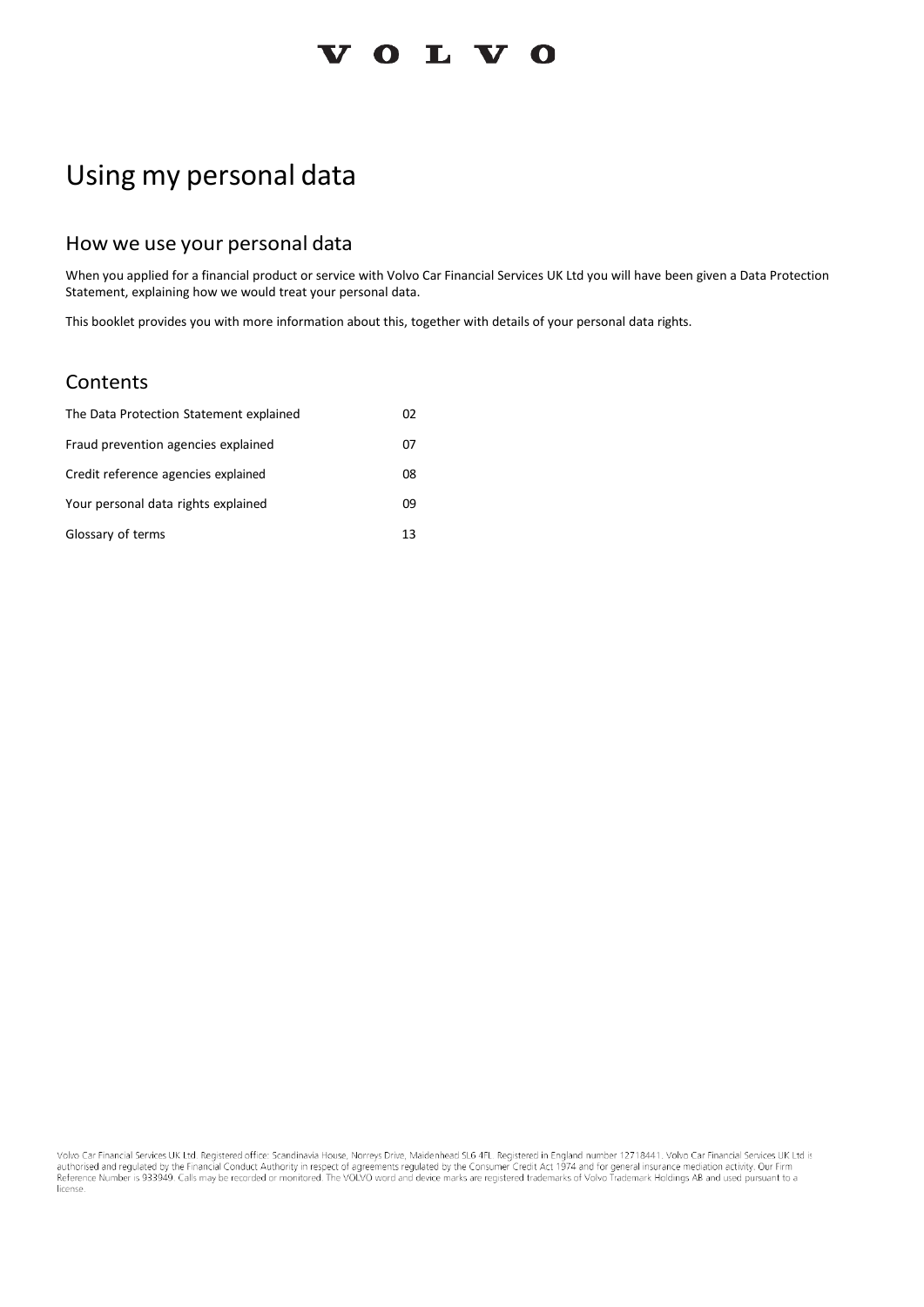

# **1. The Data Protection Statement explained**

| Data Protection<br>Statement section                                             | Explanation                                                                                                                                                                                                                                                                                                                                                                                                                                                                          |
|----------------------------------------------------------------------------------|--------------------------------------------------------------------------------------------------------------------------------------------------------------------------------------------------------------------------------------------------------------------------------------------------------------------------------------------------------------------------------------------------------------------------------------------------------------------------------------|
| <b>Introduction</b>                                                              | This section sets out who the Data Controllers are and, provides contact details for the Data Protection Officers.                                                                                                                                                                                                                                                                                                                                                                   |
|                                                                                  | In legal terms, Volvo Car Financial Services UK Ltd ("VCFSUK") and Santander Consumer (UK) Plc ("SCUK")<br>are joint data controllers of your personal data. This means that VCFSUK and SCUK jointly decide the<br>purposes and means of the processing of your information. References to "we", "our" and "us" in this<br>statement are references to VCFSUK and SCUK as joint data controllers, unless the context otherwise<br>permits.                                           |
|                                                                                  | If you have any questions about how your personal data is used, or the information included in this<br>booklet, our Data Protection Officer (DPO) can be contacted at Volvo Car Financial Services UK Ltd,<br>Scandinavia House, Norreys Drive, Maidenhead, SL6 4FL.                                                                                                                                                                                                                 |
|                                                                                  | Alternatively, you can contact the SCUK Data Protection Officer (DPO), who can be contacted at<br>Santander House, 86 Station Road, Redhill, RH1 1SR.                                                                                                                                                                                                                                                                                                                                |
| The types of personal data<br>we collect and use                                 | The sort of personal data we collect, and use will vary depending on the products or services you<br>require or have, and your preferred relationship with us.                                                                                                                                                                                                                                                                                                                       |
| Whether providing your<br>personal data is required by<br>law or contract or not | This section states that you will be told whether the provision of your personal data is optional or<br>mandatory.                                                                                                                                                                                                                                                                                                                                                                   |
|                                                                                  | If the provision of the data is mandatory and we do not already hold it then you'll need to provide the<br>information so that we can process your application or service.                                                                                                                                                                                                                                                                                                           |
| <b>Monitoring of</b>                                                             | This section explains why we may monitor your on-going communications with us.                                                                                                                                                                                                                                                                                                                                                                                                       |
| <b>Communications</b>                                                            | This includes us monitoring our communications with you so that we comply with regulatory rules, or<br>our own internal processes and protocols:                                                                                                                                                                                                                                                                                                                                     |
|                                                                                  | $\circ$ relevant to our business and the services we provide;                                                                                                                                                                                                                                                                                                                                                                                                                        |
|                                                                                  | ○ to prevent or detect crime;                                                                                                                                                                                                                                                                                                                                                                                                                                                        |
|                                                                                  | $\circ$ in the interests of protecting the security of our communications systems and procedures;                                                                                                                                                                                                                                                                                                                                                                                    |
|                                                                                  | <sup>o</sup> for quality control and staff training purposes; and                                                                                                                                                                                                                                                                                                                                                                                                                    |
|                                                                                  | ○ when we need to access these as a record of what we have said to you/what you have said to us. For<br>example, where we are required by Financial Conduct Authority (FCA) regulations to record certain<br>telephone lines we will do so.                                                                                                                                                                                                                                          |
|                                                                                  | Our monitoring will also check for obscene or profane content in communications.                                                                                                                                                                                                                                                                                                                                                                                                     |
|                                                                                  | In very limited and controlled circumstances we may conduct short-term and carefully controlled<br>monitoring of activities on your account or service. This will only be done where this is necessary for our<br>legitimate interests, or to comply with legal obligations - for example, if we have reason to believe that<br>a fraud or other crime is being committed, and/or where we suspect non-compliance with anti-money<br>laundering regulations to which we are subject. |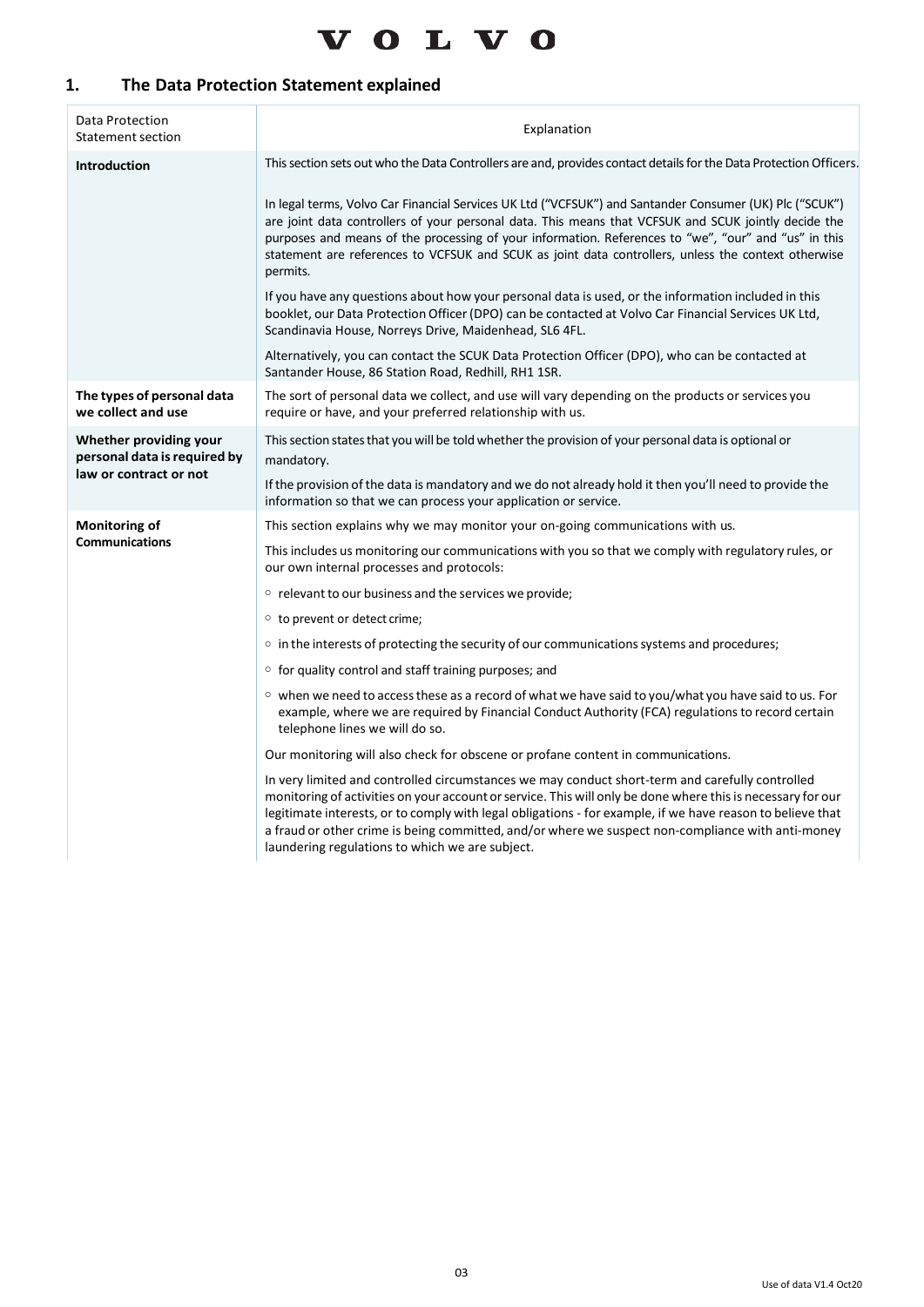| 0 L V 0                                                                                                                                                                                                                                                                                                                                                                                                                                                                                                                                                                                                                                                                                                                                                                                                                                                                                                                                                                                        |
|------------------------------------------------------------------------------------------------------------------------------------------------------------------------------------------------------------------------------------------------------------------------------------------------------------------------------------------------------------------------------------------------------------------------------------------------------------------------------------------------------------------------------------------------------------------------------------------------------------------------------------------------------------------------------------------------------------------------------------------------------------------------------------------------------------------------------------------------------------------------------------------------------------------------------------------------------------------------------------------------|
| This section describes how your personal data may be used, and the legal basis for the processing of<br>your information.                                                                                                                                                                                                                                                                                                                                                                                                                                                                                                                                                                                                                                                                                                                                                                                                                                                                      |
| The legal basis for us processing or analysing your personal data will depend on what we are trying to<br>achieve.                                                                                                                                                                                                                                                                                                                                                                                                                                                                                                                                                                                                                                                                                                                                                                                                                                                                             |
| Data Protection legislation allows us to process your personal data for our own legitimate interests -<br>provided those interests do not override your own interests and/or your fundamental rights and freedoms.                                                                                                                                                                                                                                                                                                                                                                                                                                                                                                                                                                                                                                                                                                                                                                             |
| An example of 'legitimate interests' would be if you believed you were the victim of a fraud or scam,<br>and you asked us to investigate your claim. To understand what has happened we may need to share<br>your name and account number, the details of any payment(s) made and details of the case with the<br>other bank(s) involved, so they could trace transactional activity, help to recover any of your monies<br>that may remain and reduce the opportunity of the funds being used to support criminal activity.<br>Therefore, the sharing of your data with the bank(s) involved falls within your legitimate interests<br>as well as ours - to ensure that funds are prevented from being used for fraudulent and/or money<br>laundering activities. Please note: The bank(s) we may share your data with may be located outside<br>of the European Economic Area (EEA), and therefore may not be subject to the same data privacy<br>legal obligations as banks within the EEA. |
| Complying with established legal obligations is another reason for us to share your personal data. For<br>example, if you require us to transfer funds via CHAPS or internationally, your personal data may be<br>provided to overseas authorities and the beneficiary bank to comply with applicable legal obligations<br>and to prevent crime. This may require us to share your personal data outside of the EEA. This<br>information may include your full name, address, date of birth and account number - and by making<br>your payment instructions to us, you consent to us sharing personal information to overseas authorities<br>and beneficiary bank(s) as appropriate.                                                                                                                                                                                                                                                                                                           |
|                                                                                                                                                                                                                                                                                                                                                                                                                                                                                                                                                                                                                                                                                                                                                                                                                                                                                                                                                                                                |
| Explanation                                                                                                                                                                                                                                                                                                                                                                                                                                                                                                                                                                                                                                                                                                                                                                                                                                                                                                                                                                                    |
| Consent for processing of special categories of personal data, at your request, must be explicit. For<br>example:                                                                                                                                                                                                                                                                                                                                                                                                                                                                                                                                                                                                                                                                                                                                                                                                                                                                              |
| ○ If we require a copy of your passport (as a new customer) and if that reveals your racial or ethnic<br>origin data, by providing a copy you will be explicitly consenting to us seeing your racial or ethnic<br>origin in this way.                                                                                                                                                                                                                                                                                                                                                                                                                                                                                                                                                                                                                                                                                                                                                          |
| $\circ$ If you volunteer data concerning your health when we ask you about the conduct of your account,<br>you will be explicitly consenting to us processing this personal data in connection with your account.                                                                                                                                                                                                                                                                                                                                                                                                                                                                                                                                                                                                                                                                                                                                                                              |
| Under Data Protection legislation you can withdraw your consent at any time. If you do this, and if<br>there is no alternative lawful reason that justifies our processing of your personal data for a particular<br>purpose, this may affect what we can do for you. For example, it may mean that if you have arrears on<br>your account, we cannot take into account any personal data concerning your health, which may result<br>in us being unable to provide you with a service that you had requested.                                                                                                                                                                                                                                                                                                                                                                                                                                                                                 |
|                                                                                                                                                                                                                                                                                                                                                                                                                                                                                                                                                                                                                                                                                                                                                                                                                                                                                                                                                                                                |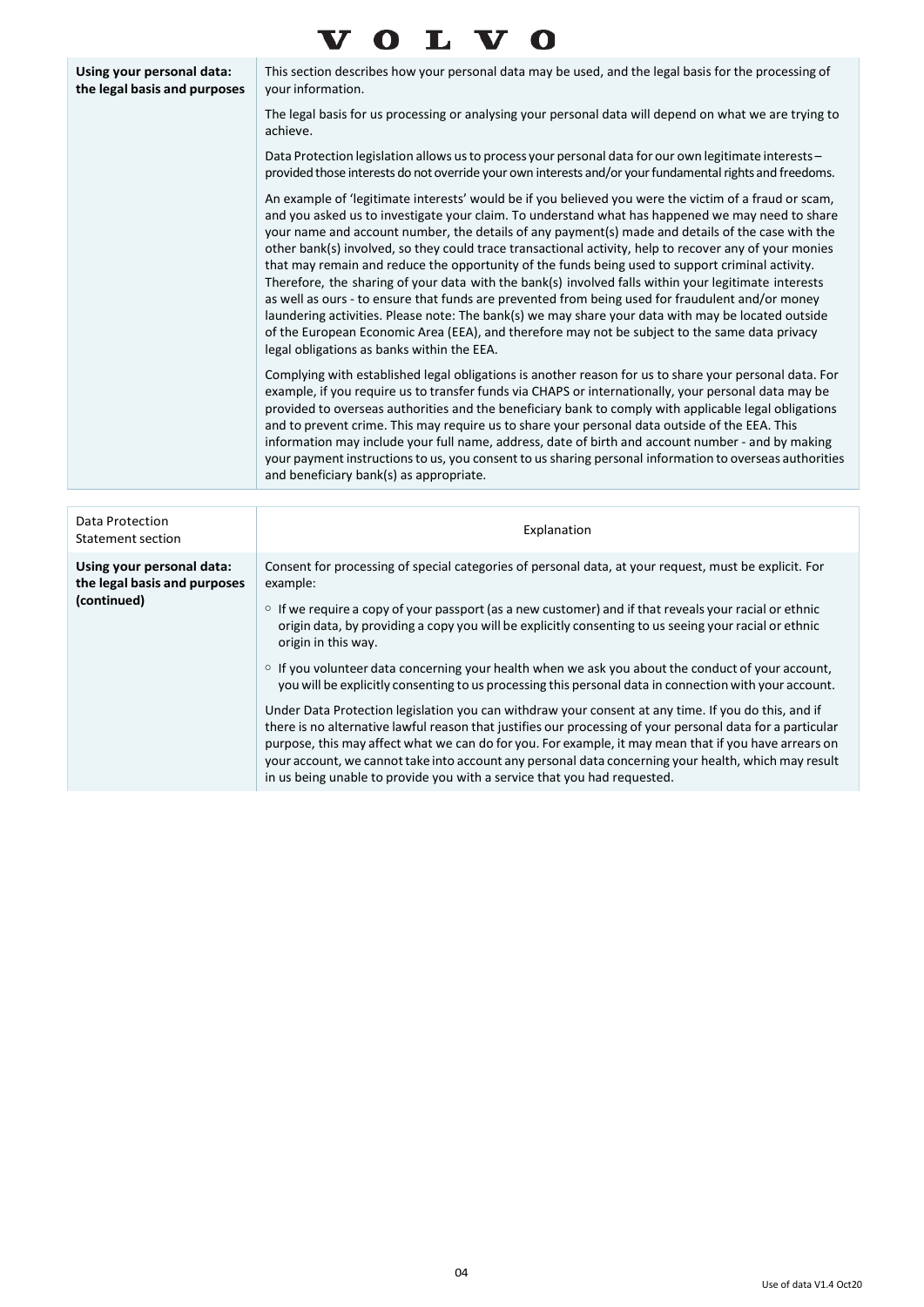|                                               | V O L V O                                                                                                                                                                                                                                                                                                                                                                                                                                                                                                                                                                                                                                                              |
|-----------------------------------------------|------------------------------------------------------------------------------------------------------------------------------------------------------------------------------------------------------------------------------------------------------------------------------------------------------------------------------------------------------------------------------------------------------------------------------------------------------------------------------------------------------------------------------------------------------------------------------------------------------------------------------------------------------------------------|
| Sharing of your personal<br>data              | This section details when personal data may be shared, and the types of people/organisations it can be<br>shared with.                                                                                                                                                                                                                                                                                                                                                                                                                                                                                                                                                 |
|                                               | We may share your personal information with companies and other persons providing services to<br>us. This may include data back-up and server hosting providers, our IT software and maintenance<br>providers, and/or their agents.                                                                                                                                                                                                                                                                                                                                                                                                                                    |
|                                               | ○ Volvo Car Financial Services UK Ltd and the Santander group of companies includes but is not limited to<br>Banco Santander S.A., SCF Madrid, S.A.; Santander UK Group Holdings plc, Santander UK plc, Santander<br>UK, Santander Consumer (UK) plc trading as Santander Consumer Finance; Santander Insurance<br>Services UK Ltd., whom will use your information to better understand you as a customer and for<br>reporting and analysis purposes to assist in the development and improvement of existing and new<br>products and services. These companies will also use your information to send you marketing<br>communications if you have consented to this. |
|                                               | ○ Credit reference agencies (including Experian, TransUnion, and Equifax) and fraud prevention agencies.<br>Further information is provided in the following sections.                                                                                                                                                                                                                                                                                                                                                                                                                                                                                                 |
|                                               | $\circ$ Law enforcement agencies to detect, investigate and prevent crime (we or any fraud<br>prevention agency may pass your information to law enforcement agencies).                                                                                                                                                                                                                                                                                                                                                                                                                                                                                                |
|                                               | $\circ$ Third party debt collecting agencies engaged by us to recover monies owed to us.                                                                                                                                                                                                                                                                                                                                                                                                                                                                                                                                                                               |
|                                               | $\circ$ Any third party to whom we sell your debt. If we do this, you will be notified, and that third party<br>will become the data controller of your information.                                                                                                                                                                                                                                                                                                                                                                                                                                                                                                   |
|                                               | ○ Your intermediary (or any intermediary that acquires your intermediary's business, as applicable) to<br>assist us with administering your agreement (including conducting mid and end agreement reviews<br>with you) and for them to send you marketing communications about their products and services if<br>you have consented to this.                                                                                                                                                                                                                                                                                                                           |
|                                               | ○ If applicable, an alternative franchised intermediary that takes responsibility for the management<br>of your vehicle via transfer or reallocation of responsibilities, to assist us with administering your<br>agreement.                                                                                                                                                                                                                                                                                                                                                                                                                                           |
|                                               | ○ If applicable and as advised in your customer agreement; the associated vehicle Manufacturer of the<br>franchised intermediary where you purchased your vehicle. They will use your information to better<br>understand you as a customer, for reporting and analysis purposes, and to assist in the development<br>and improvement of existing and new products and services. The manufacturer will also use your<br>information to send you marketing communications if you have consented to this. Please refer to<br>your customer agreement for further information.                                                                                            |
|                                               | ○ Third parties acting on our behalf, such as back-up and server hosting providers, IT software and<br>maintenance providers and their agents and third parties that provide income verification services,<br>affordability checks and communication fulfilment services.                                                                                                                                                                                                                                                                                                                                                                                              |
|                                               | ○ Outsourced service providers required for compliance with a legal or regulatory obligation, provision<br>of your account service or for marketing activities where your consent has been provided.                                                                                                                                                                                                                                                                                                                                                                                                                                                                   |
|                                               | ○ Market research organisations engaged by us to undertake customer satisfaction surveys and market<br>research.                                                                                                                                                                                                                                                                                                                                                                                                                                                                                                                                                       |
|                                               | $\circ$ Courts in the United Kingdom or abroad as necessary to comply with a legal requirement, for the<br>administration of justice, to protect vital interests and to protect the security or integrity of our<br>business operations.                                                                                                                                                                                                                                                                                                                                                                                                                               |
|                                               | ○ If we or the Santander group undergoes a group reorganisation or is sold to a third party, your personal<br>information provided to us may be transferred to that reorganised entity or third party and used for the<br>purposes highlighted in this data protection statement.                                                                                                                                                                                                                                                                                                                                                                                      |
| Data Protection<br>Statement section          | Explanation                                                                                                                                                                                                                                                                                                                                                                                                                                                                                                                                                                                                                                                            |
| International transfers                       | This section explains that where we transfer your personal data outside of the UK and European<br>Economic Area (EEA) appropriate safeguards will be put in place to protect that data.                                                                                                                                                                                                                                                                                                                                                                                                                                                                                |
|                                               | Safeguards can include:                                                                                                                                                                                                                                                                                                                                                                                                                                                                                                                                                                                                                                                |
|                                               | The Standard Data Protection Clauses (also known as EU Model Clauses), You can obtain a copy of<br>(i)<br>these by contacting our Data Protection Officer (DPO).                                                                                                                                                                                                                                                                                                                                                                                                                                                                                                       |
|                                               | (ii) The US Privacy Shield and details are available here: privacyshield.gov/welcome or from our Data<br>Protection Officer (DPO)                                                                                                                                                                                                                                                                                                                                                                                                                                                                                                                                      |
| <b>International transfers</b><br>(continued) | (iii) Binding Corporate Rules, provided the recipients in other countries have obtained the requisite<br>approvals. The published list of approvals is available here: ec.europa.eu/info/law/law-topic/data-<br>protection/data-transfers-outside-eu/binding-corporate-rules_en or from our Data Protection<br>Officer (DPO).                                                                                                                                                                                                                                                                                                                                          |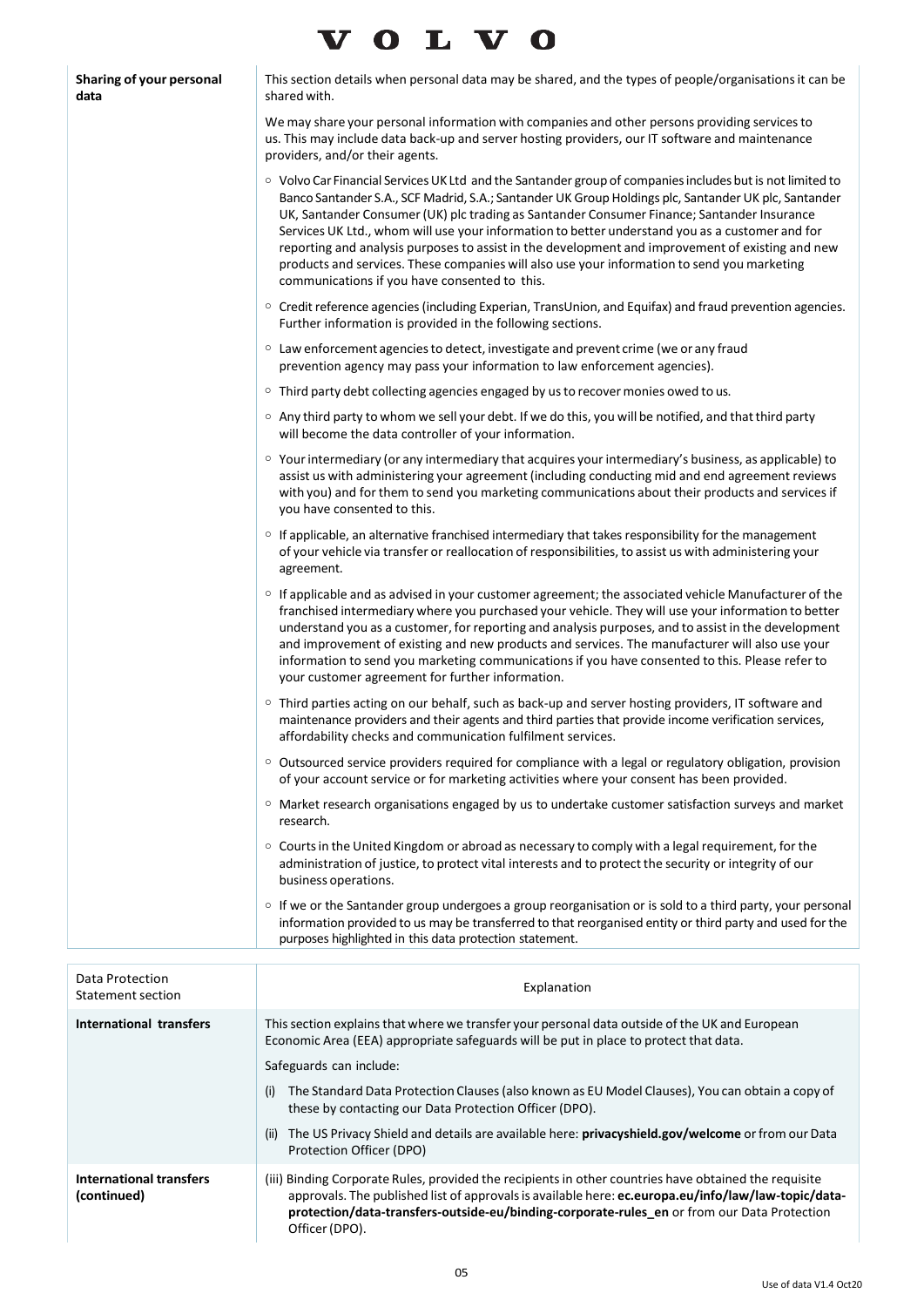|                                                             | $0L$ v $0l$                                                                                                                                                                                                                                                                                                                                                                                                                                                                                                                                                                                                       |
|-------------------------------------------------------------|-------------------------------------------------------------------------------------------------------------------------------------------------------------------------------------------------------------------------------------------------------------------------------------------------------------------------------------------------------------------------------------------------------------------------------------------------------------------------------------------------------------------------------------------------------------------------------------------------------------------|
| <b>Identity verification and</b><br>fraud prevention checks | This section explains that your personal data can be used to check your identity and for fraud<br>prevention and anti-money laundering purposes.<br>To find out more, refer to the 'Fraud prevention agencies explained' section of this booklet.                                                                                                                                                                                                                                                                                                                                                                 |
| Credit reference checks                                     | This section provides information on the sharing of your personal data with the credit reference<br>agencies.                                                                                                                                                                                                                                                                                                                                                                                                                                                                                                     |
|                                                             | To find out more, refer to the 'Credit reference agencies explained' section of this booklet.                                                                                                                                                                                                                                                                                                                                                                                                                                                                                                                     |
| Your marketing preferences<br>and related searches          | This section tells you how we may use your information for marketing and market research purposes.<br>You can tell us at any time that you do not want to receive marketing or market research requests.                                                                                                                                                                                                                                                                                                                                                                                                          |
|                                                             | You can provide your specific marketing preferences as part of your application. Equally you can contact<br>us at any time to provide and/or update those preferences.                                                                                                                                                                                                                                                                                                                                                                                                                                            |
| <b>Automated decision making</b>                            | As part of the processing of your information, decisions may be made by automated means.                                                                                                                                                                                                                                                                                                                                                                                                                                                                                                                          |
| and processing                                              | Your information will be used to assess your credit risk using an automated decision-making technique<br>called 'credit scoring'. Various factors help us to assess the risk; a score is given to each factor and a total<br>credit score obtained, which will be assessed against a confidential pre-set pass score.                                                                                                                                                                                                                                                                                             |
|                                                             | Regarding fraud prevention checks, this means that we may automatically decide that you pose a<br>fraud or money laundering risk if:                                                                                                                                                                                                                                                                                                                                                                                                                                                                              |
|                                                             | $\circ$ our processing reveals your behaviour to be consistent with money laundering or known fraudulent<br>conduct, or is inconsistent with your previous submissions; or                                                                                                                                                                                                                                                                                                                                                                                                                                        |
|                                                             | you appear to have deliberately hidden your identity.<br>$\circ$                                                                                                                                                                                                                                                                                                                                                                                                                                                                                                                                                  |
|                                                             | We may also conduct automated processing of your information in other ways. We may use automated<br>processing to analyse or predict (amongst others) your economic situation, personal preferences,<br>interests, or behaviour. This could mean that automated decisions are made about you using your<br>information. For instance, we might do an analysis of certain customer demographics (such as your<br>characteristics). We may also analyse triggers and events such as the maturity dates of your accounts<br>and opening anniversaries.                                                               |
|                                                             | In some instances, we may carry out automated processing and decision making to do behavioural<br>scoring, including by looking at the accounts and products you already have with us and how they are<br>being conducted, such as account activity, arrears, and other indications of financial difficulties. We will<br>do this where this information is relevant to the product that we think you might be interested in. This<br>will help us to decide whether other products and services might be suitable and appropriate for you. All<br>of this includes an element of automated processing.           |
|                                                             | We will use the information gleaned from this activity to: (i) send direct marketing communications to<br>you where you have consented to this; and (ii) decide which of our other products and services might<br>be suitable and appropriate for you, including those which are offered by us, or by us in conjunction<br>with our partners, or by the Santander Group of companies. This means that automated decisions and<br>processing can help to determine what marketing communications you receive, when you receive them<br>and what marketing activity is conducted by us or one of our third parties. |
|                                                             | In addition, when we provide a product or service to you, we take into account other information that we hold<br>about you, including how you use this and other accounts you have with us or our group of companies.                                                                                                                                                                                                                                                                                                                                                                                             |
| Criteria used to determine<br>retention periods             | This section within the data protection statement explains the criteria we use when deciding how long<br>personal data needs to be retained.                                                                                                                                                                                                                                                                                                                                                                                                                                                                      |
|                                                             |                                                                                                                                                                                                                                                                                                                                                                                                                                                                                                                                                                                                                   |
| Data Protection<br><b>Statement section</b>                 | Explanation                                                                                                                                                                                                                                                                                                                                                                                                                                                                                                                                                                                                       |
| Your rights under applicable<br><b>Data Protection law</b>  | This section lists the various data protection rights that you have.                                                                                                                                                                                                                                                                                                                                                                                                                                                                                                                                              |
|                                                             | Your personal data is protected under Data Protection legislation, and as a consequence you have a number<br>of rights that you can enforce against us as your Data Controller. Please note that these rights do not apply in<br>all circumstances. We will complete these requests within 28 days of receipt. Your rights include:                                                                                                                                                                                                                                                                               |
|                                                             | $\circ$ The right to be informed – including about how we might process your personal data. This was<br>provided to you in the data protection statement.                                                                                                                                                                                                                                                                                                                                                                                                                                                         |
|                                                             | ○ To have your personal data corrected if it is inaccurate and to have incomplete personal data<br>completed in certain circumstances.                                                                                                                                                                                                                                                                                                                                                                                                                                                                            |
|                                                             | ○ The right (in some cases) to object to processing of your personal data (as relevant). This right<br>allows individuals in certain circumstances to object to processing based on legitimate interests, direct                                                                                                                                                                                                                                                                                                                                                                                                  |

marketing (including profiling) and processing for purposes of statistics.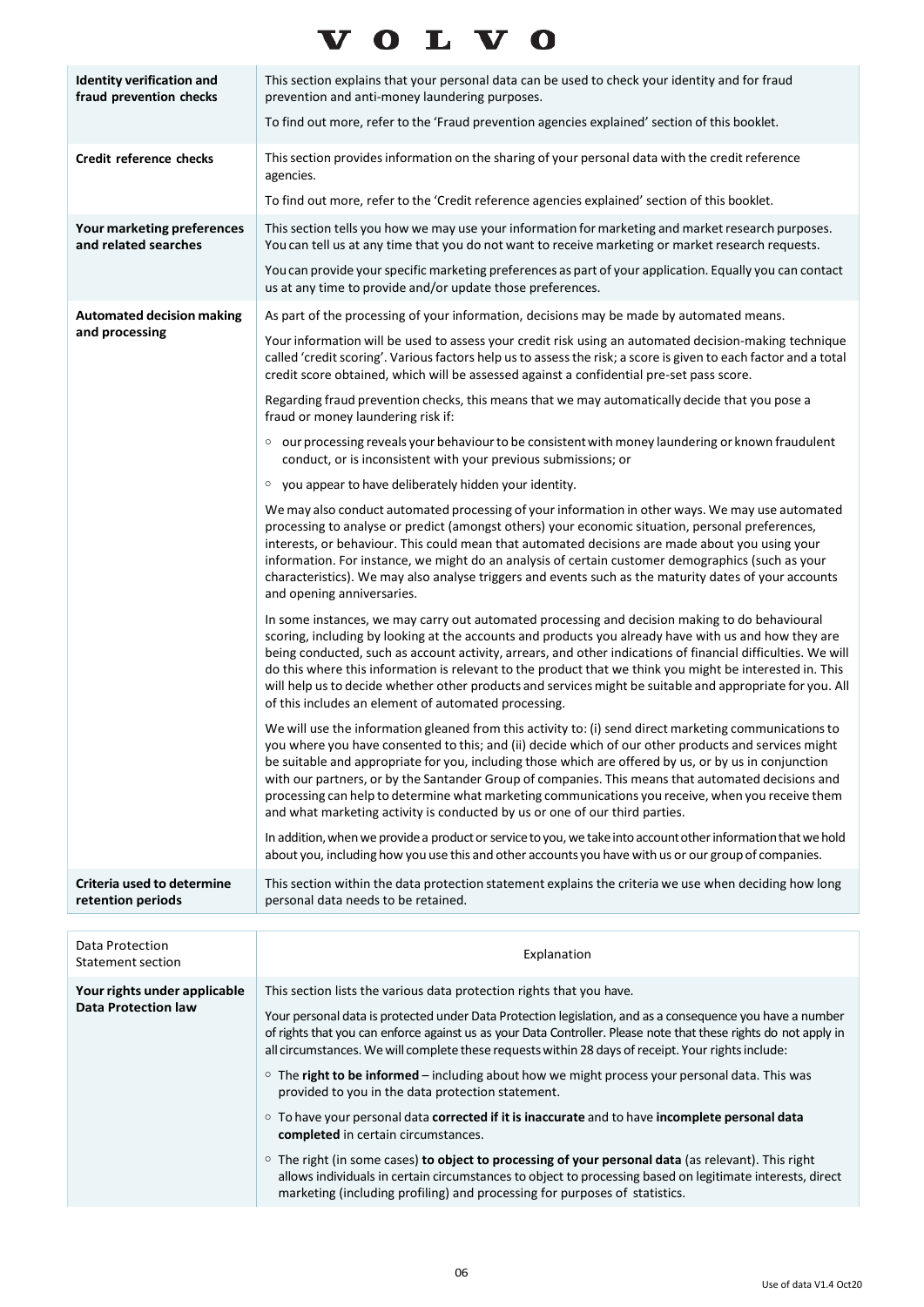|                                                                           | 0 L V 0                                                                                                                                                                                                                                                                                                                                                                                                                                                                                                                                                                                                                                                                                                                                                                                                                                                                                                                                                                                |
|---------------------------------------------------------------------------|----------------------------------------------------------------------------------------------------------------------------------------------------------------------------------------------------------------------------------------------------------------------------------------------------------------------------------------------------------------------------------------------------------------------------------------------------------------------------------------------------------------------------------------------------------------------------------------------------------------------------------------------------------------------------------------------------------------------------------------------------------------------------------------------------------------------------------------------------------------------------------------------------------------------------------------------------------------------------------------|
| Your rights under applicable<br><b>Data Protection law</b><br>(continued) | $\circ$ The right in some cases to restrict processing of your personal data, for instance where you contest<br>it as being inaccurate (until the accuracy is verified); where you consider that the processing is<br>unlawful and where this is the case; and where you request that our use of it is restricted; or where<br>we no longer need the personal data.                                                                                                                                                                                                                                                                                                                                                                                                                                                                                                                                                                                                                    |
|                                                                           | ○ The right to have your personal data erased in certain circumstances (also known as the 'right to be<br>forgotten'). This right is not absolute - it applies only in particular circumstances, and where it does not<br>apply, any request for erasure will be rejected. Circumstances when it might apply include where the<br>personal data is no longer necessary in relation to the purpose for which it was originally collected/<br>processed; if the processing is based on consent which you subsequently withdraw; when there is no<br>overriding legitimate interest for continuing the processing; if the personal data is unlawfully processed;<br>or if the personal data has to be erased to comply with a legal obligation. Requests for erasure will be<br>refused where that is lawful and permitted under Data Protection law, for instance where the personal<br>data has to be retained to comply with legal obligations, or to exercise or defend legal claims. |
|                                                                           | ○ To request access to the personal data held about you and to obtain certain prescribed information<br>about how we process it. This is more commonly known as submitting a 'data subject access request'.<br>This right will enable you to obtain confirmation that your personal data is being processed, to obtain<br>access to it, and to obtain other supplementary information about how it is processed. In this way you<br>can be aware of, and you can verify, the lawfulness of our processing of your personal data.                                                                                                                                                                                                                                                                                                                                                                                                                                                       |
|                                                                           | ○ To move, copy or transfer certain personal data. Also known as 'data portability'. You can do this<br>where we are processing your personal data based on consent or a contract and by automated<br>means. Please note that this right is different from the right of access (see above), and that the<br>types of data you can obtain under these two separate rights may be different. You are not able to<br>obtain through the data portability right all of the personal data that you can obtain through the<br>right of access.                                                                                                                                                                                                                                                                                                                                                                                                                                               |
|                                                                           | $\circ$ Rights in relation to some automated decision-making about you, including profiling (as relevant)<br>if this has a legal or other significant effect on you as an individual. This right allows individuals,<br>in certain circumstances, to access certain safeguards against the risk that a potentially damaging<br>decision is taken without human intervention.                                                                                                                                                                                                                                                                                                                                                                                                                                                                                                                                                                                                           |
|                                                                           | ○ To complain to the Information Commissioner's Office (ICO), the UK's independent body empowered<br>to investigate whether we are complying with the Data Protection law. You can do this if you consider<br>that we have infringed the legislation in any way. You can visit ico.org.uk for more information.                                                                                                                                                                                                                                                                                                                                                                                                                                                                                                                                                                                                                                                                        |
|                                                                           | If you seek to exercise any of your rights against us, we'll explain whether or not that or those rights do or<br>don't apply to you with reference to the above and based on the precise circumstances of your request.                                                                                                                                                                                                                                                                                                                                                                                                                                                                                                                                                                                                                                                                                                                                                               |
|                                                                           | We may update the data protection statement from time to time. When we change the data protection<br>statement in a material way, a notice will be displayed on our website along with the updated data<br>protection statement.                                                                                                                                                                                                                                                                                                                                                                                                                                                                                                                                                                                                                                                                                                                                                       |
| Data anonymisation and<br>aggregation                                     | This section explains that your personal data may be turned into statistical or aggregated data, data that<br>can no longer identify you.                                                                                                                                                                                                                                                                                                                                                                                                                                                                                                                                                                                                                                                                                                                                                                                                                                              |
|                                                                           | Your personal data may be converted ('anonymised') into statistical or aggregated data in such a way<br>as to ensure that you are not identified or identifiable from it. Aggregated data cannot, by definition,<br>be linked back to you as an individual. This data might be used to conduct research and analysis,<br>including to prepare statistical research and reports. This data may be shared in several ways, including<br>with the Santander Group companies, and for the same reasons as set out in the Data Protection<br>Statement.                                                                                                                                                                                                                                                                                                                                                                                                                                     |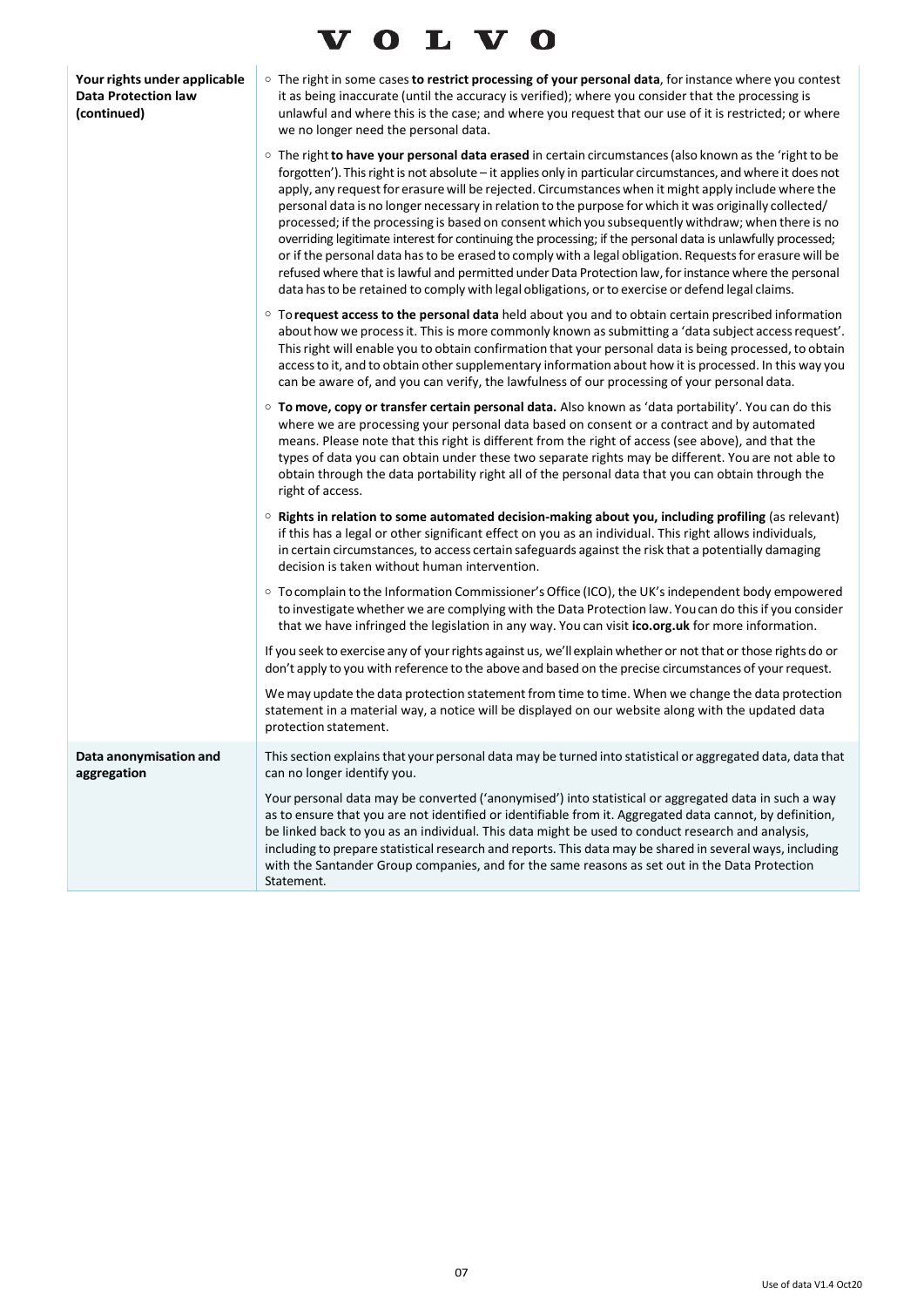

# **2. Fraud prevention agencies explained**

Before we provide financial services and/or financing to you, we undertake a series of checks - not only to verify your identity, but also to prevent fraud or money laundering. These checks require us to process your personal data.

# **What we process and share**

The personal data we process, and share is what you've provided us with, details we've collected from you directly, and/or information we've received from third parties. This may include your:

- Name
- Date of birth
- Residential address and address history
- $\circ$  Proximity checking
- $\circ$  Contact details, such as email addresses and telephone numbers
- Financial information
- Employment details
- $\circ$  Identifiers assigned to your computer or other internet connected devices, including your Internet Protocol (IP) address
- Vehicle details

When we and/or the fraud prevention agencies process your personal data, we do so on the basis that we have a legitimate interest in verifying your identity and preventing fraud and money laundering, to protect our business and to comply with legal requirements. Such processing is also a contractual requirement of the services or financing you have requested.

We and/or the fraud prevention agencies may also enable law enforcement agencies to access and use your personal data to detect, investigate and prevent crime.

Fraud prevention agencies can hold your personal data for different periods of time, and if you are considered to pose a fraud or money laundering risk, your data can be held for up to six years.

# **Automated decision making**

As part of our personal data processing procedures, decisions may be made by automated means. This means we may decide that you could pose a fraud or money laundering risk if:

- $\circ$  our processing reveals your behaviour to be consistent with money laundering or known fraudulent conduct, or is inconsistent with your previous submissions; or
- you appear to have deliberately hidden your true identity.

You have certain rights in relation to automated decision-making processes. To find out more, refer to the 'Your personal data rights explained' section of this booklet.

# **Consequences of processing**

If we (or a fraud prevention agency) determine that you pose a fraud or money laundering risk, we may refuse to provide the financial services or financing you have requested, to employ you, or we may stop providing existing services to you.

A record of any fraud or money laundering risk will be retained by the fraud prevention agencies, and may result in others refusing to provide services, financing, or employment to you.

# **Data transfers**

Whenever fraud prevention agencies transfer your personal data outside of the European Economic Area (EEA), they impose contractual obligations on the recipients of that data, in order to protect your personal data to the standard required in the EEA. They may also require the recipient to subscribe to 'international frameworks' intended to enable secure data sharing.

For more information about the fraud prevention agencies that we use, and how they will process your personal data, please contact:

The Compliance Officer **Cifas** 6th Floor, Lynton House 7-12 Tavistock Square London WC1H 9LT Email: [compliance@cifas.org.uk](mailto:compliance@cifas.org.uk) Website: **cifas.org.uk/privacy-notice**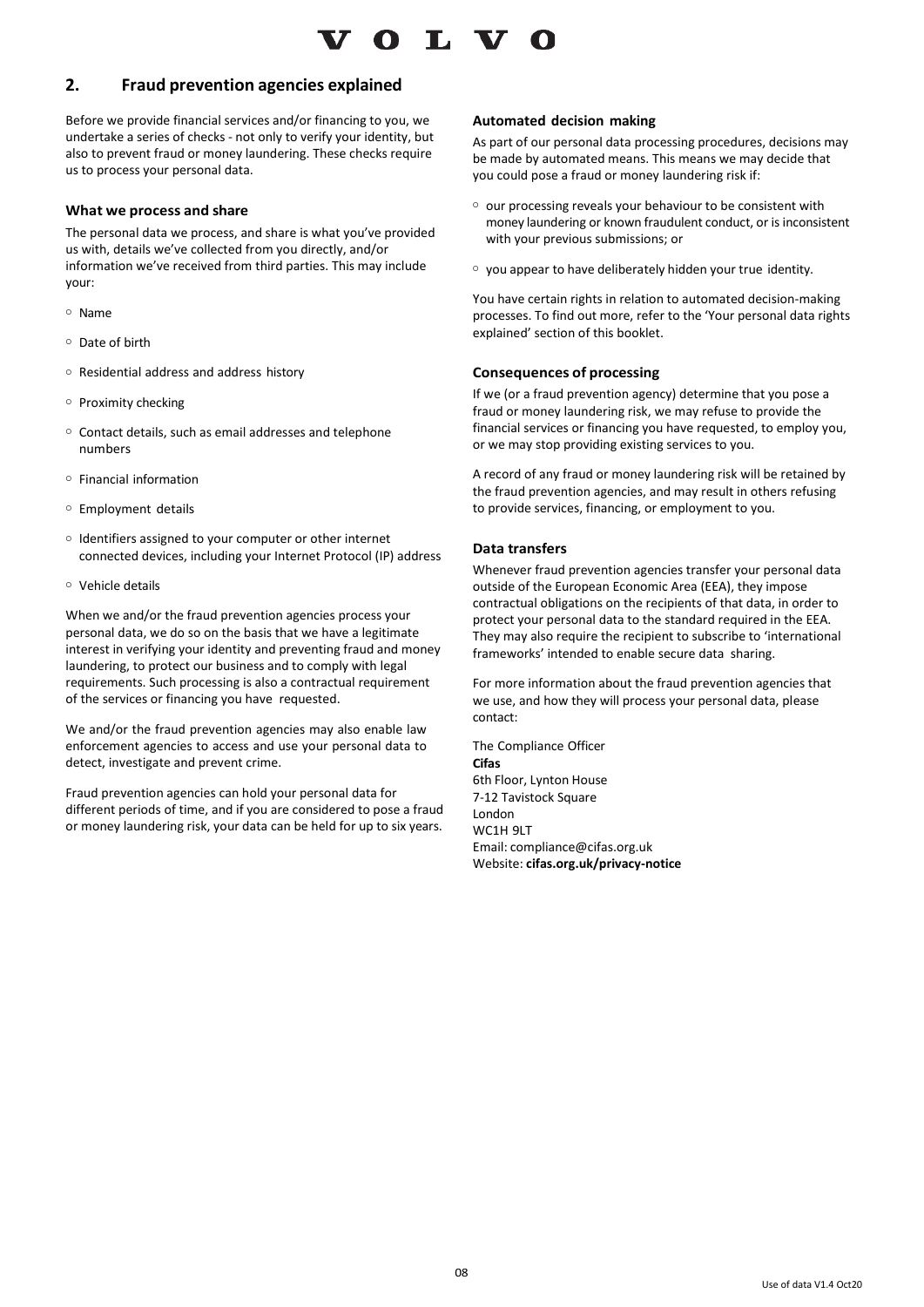

# **3. Credit reference agencies explained**

When we process your application, we will perform standard credit and identity checks on you with one or more credit reference agencies. Where we provide financial services for you, we may also conduct periodic searches at the credit reference agencies to manage your account.

In doing this we'll supply your personal information to the credit reference agencies, and they will give us information about you. This will include information from your credit application, information about your financial circumstances, and your financial history. The credit reference agencies will supply to us information that is in the public domain (including the electoral register), and shared credit, financial, and fraud prevention information.

We will use this information to:

- $\circ$  assess your creditworthiness, and whether you can afford to manage the financial product in question;
- $\circ$  verify the accuracy of the data you've provided to us;
- $\circ$  prevent criminal activity, fraud and money laundering;
- $\circ$  manage your account(s);
- o trace and recover debts; and
- $\circ$  ensure any offers provided to you are appropriate to your circumstances.

We will continue to exchange information about you with the credit reference agencies while you have a relationship with us. We will also inform credit reference agencies about your settled accounts. If you borrow and do not repay in full and on time, credit reference agencies will record the outstanding debt. This information may be supplied to other organisations via the credit reference agencies.

When the credit reference agencies receive a search from us, they will place a search footprint on your credit file that may be seen by other lenders.

If you are making a joint application or tell us that you have a spouse or financial associate, we'll link your records together - so you should make sure you discuss the application with them in advance, and share this information with them before making the application. The credit reference agencies will also link your records together, and these links will remain on your and their files until such time as you or your partner successfully file for a 'disassociation' with the credit reference agencies to break that link.

For more information about the credit reference agencies that we use and how they will process your personal data please contact:

# **TransUnion**

One Park Lane Leeds West Yorkshire LS3 1EP Phone: 0330 024 7574 Website: **transunion.co.uk/crain**

## **Equifax**

Equifax Ltd Customer Service Centre PO Box 10036 Leicester LE3 4FS Phone: 0333 321 4043 or 0800 014 2955 Website: **equifax.co.uk/crain**

#### **Experian**

Experian PO Box 9000 Nottingham NG80 7WF Phone: 0800 013 8888 Website: **experian.co.uk/crain**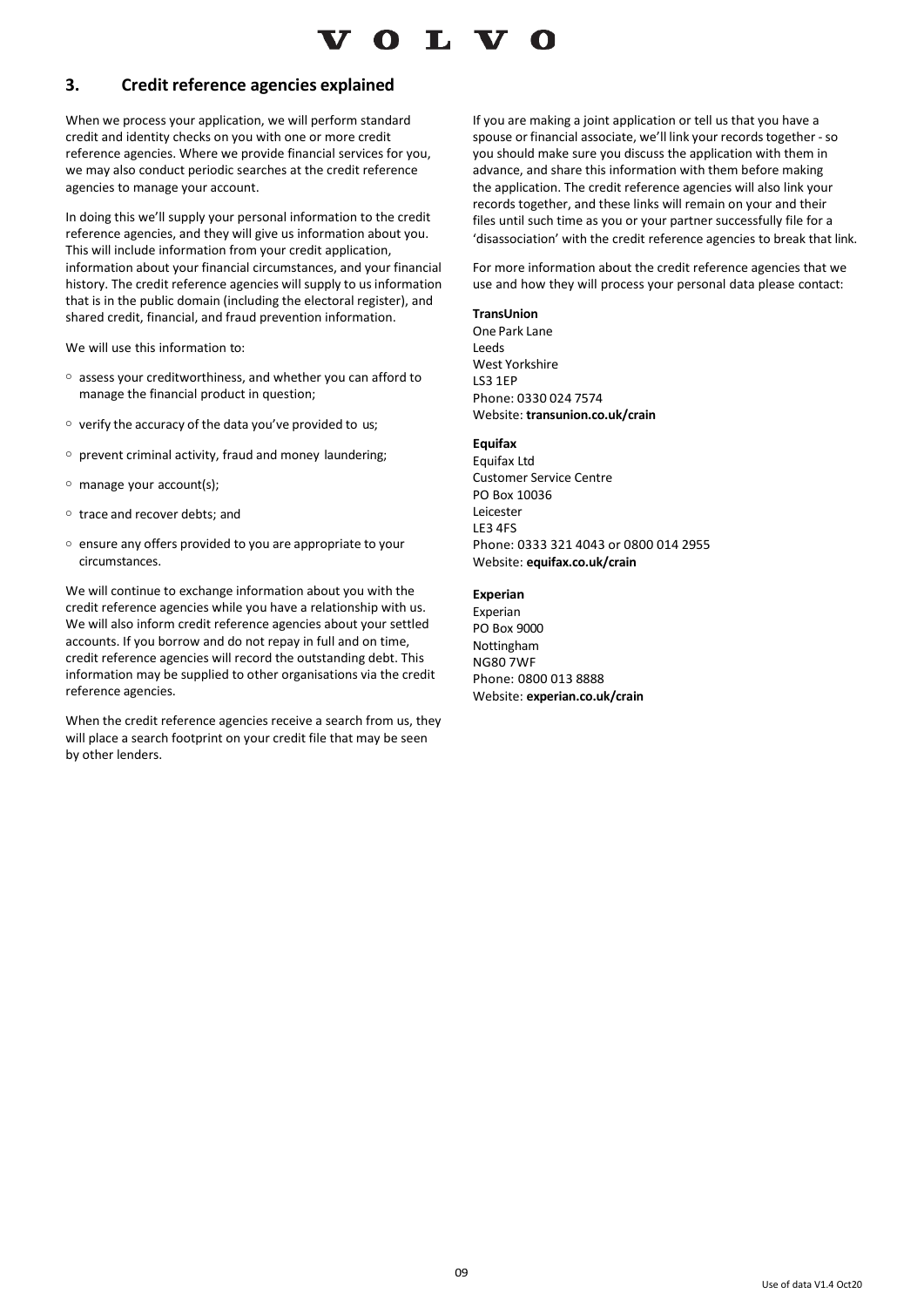# O L V O

**4. Your personal data rights explained Your personal data is protected under Data Protection legislation, and consequently you have a number of rights that you can enforce against us as your Data Controller. We will complete these requests within 28 days of receipt.**

#### **Right to rectification**

This right refers to having your personal data corrected if it's inaccurate, or to have any incomplete personal data completed.

#### **To request a right to rectification you can contact us:**

#### **By Phone**

Call VCFSUK on **0800 085 1541** or SCUK on 0800 085 1759

To maintain a quality service, we may maintain or record phone calls for training and security purposes

#### **By Post**

Write to us at the address below, providing:

 Your name, address, and agreement number(s) and in case we need to talk to you, your phone number and a convenient time for us to discuss your request.

#### **Customer Services**

Volvo Car Financial Services UK Ltd, 86 Station Road Redhill RH1 1SR

#### **Online**

[www.vcfsuk.co.uk/volvo/](http://www.vcfsuk.co.uk/volvo/)

www.santanderconsumer.co.uk/manage-your-account

#### **Marketing and market research opt-out**

If you would prefer not to receive up-to-date information on our products and services, or to be included in market research, you can indicate this by updating your marketing preferences at any time.

To opt-out of marketing and market research you can contact us:

#### **By Phone**

Call us on 0800 085 1541

To maintain a quality service, we may maintain or record phone calls for training and security purposes

# **By Post**

Write to us at the address below, providing:

 Your name, address, and agreement number(s) and in case we need to talk to you, your phone number and a convenient time for us to discuss your request.

#### **Customer Services**

Volvo Car Financial Services UK Ltd, 86 Station Road Redhill RH1 1SR

#### **Text or email opt-out**

If you receive marketing emails or SMS and do not want to in future, please use the unsubscribe link within the email or text STOP to end SMS messages and we will remove you from all future campaigns.

#### **Sharing of your personal data**

If you open an account with us, your information will be kept after your account is closed. Your information may be shared across the Santander Group or associated companies, service providers or agents for administration purposes to:

provide and run the account orservice you have applied for, and develop and/or improve our products and services;

 identify and advise you by post, telephone, or electronic media (including email and SMS) of products or services which our group of companies and our associated companies think may be of interest to you (for credit products this may involve releasing your details to a credit reference agency); and

 $\circ$  release your name, address, and telephone number to market research organisations for the purpose of confidential market research surveys, carried out by post or telephone, on our behalf.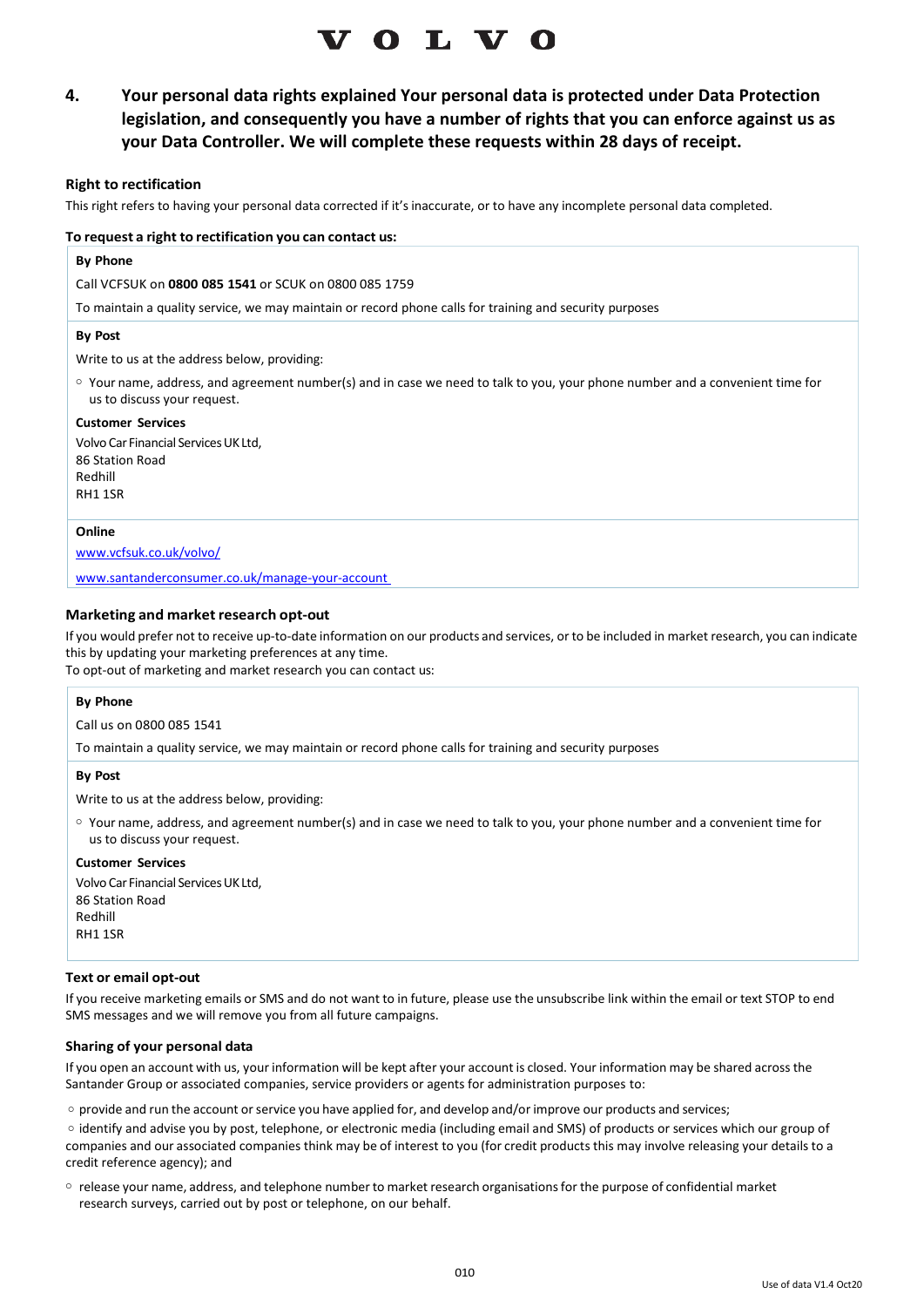

# **Complaints**

We always strive to provide you with the best products and services. Unfortunately, things can sometimes go wrong, but telling us about errors or oversights will give us the chance to fix things for you and make long-term improvements to our services.

The easiest and quickest way to get in touch about a complaint is by talking to our dedicated Complaints Team.

#### **To talk to our dedicated Complaints Team, you can contact us:**

#### **By Phone**

Call us on 0800 085 1671

To maintain a quality service we may maintain or record phone calls for training and security purposes

## **By Post**

Write to us at the address below, providing:

 $\circ$  Your name, address, agreement number(s), phone number and a convenient time for us to call you to discuss your complaint.

 $\circ$  As much detail as possible about what has gone wrong

**Customer Relations** Volvo Car Financial Services UK Ltd, 86 Station Road Redhill RH1 1SR

#### **Online**

[www.vcfsuk.co.uk/volvo/](http://www.vcfsuk.co.uk/volvo/)

Our Complaints Leaflet is available upon request and contains further information on our complaints process, including the handling timescales. This information is also available on our website at [www.vcfsuk.co.uk/volvo/](http://www.vcfsuk.co.uk/volvo/)

You may also be able to refer your complaint to the Financial Ombudsman Service. The Financial Ombudsman Service acts as an independent and impartial organisation which helps settle disputes between consumers and financial services businesses. You can find out more information at **financial-ombudsman.org.uk.**

Alternatively, you may also be able to refer your complaint to the Information Commissioner's Office (ICO), the UK's independent body empowered to investigate whether we are complying with the Data Protection law. You can do this if you consider that we have infringed the legislation in any way. You can visit **ico.org.uk** for more information

Data subject access requests

[www.santanderconsumer.co.uk](http://www.santanderconsumer.co.uk/)

You have the right to find out what information, if any, is held about you. This is known as a data subject access request.

A data subject access request is not designed to deal with general queries that you may have about your account. We therefore aim to provide you with the information you require without you having to make a formal request. If you would like to find outspecific information about your account, you can contact us by phone.

We will complete data subject access request within 28 days of receipt.

# **To make a formal data subject access request you can contact us:**

| <b>By Phone</b>                                                                                                                                                                   |
|-----------------------------------------------------------------------------------------------------------------------------------------------------------------------------------|
| Call VCFSUK on 0800 085 1541 or SCUK on 0800 085 1759                                                                                                                             |
| To maintain a quality service we may maintain or record phone calls for training and security purposes                                                                            |
| <b>By Post</b>                                                                                                                                                                    |
| Write to us at the address below, providing:                                                                                                                                      |
| $\circ$ Your name and address                                                                                                                                                     |
| A daytime phone number in case we need to contact you to discuss your request<br>$\circ$                                                                                          |
| Your agreement number(s)<br>$\circ$                                                                                                                                               |
| Whether your request relates to a specific part of the company, for example a branch or Head Office department<br>$\circ$                                                         |
| ○ If your request doesn't relate to an account, please let us know the nature of your relationship with Volvo Car Financial Services UK<br>Ltd and any other relevant information |
| <b>Customer Services</b>                                                                                                                                                          |
| Volvo Car Financial Services UK Ltd,<br>86 Station Road                                                                                                                           |
| Redhill                                                                                                                                                                           |
| RH11SR                                                                                                                                                                            |
| Online                                                                                                                                                                            |
| www.vcfsuk.co.uk/volvo/                                                                                                                                                           |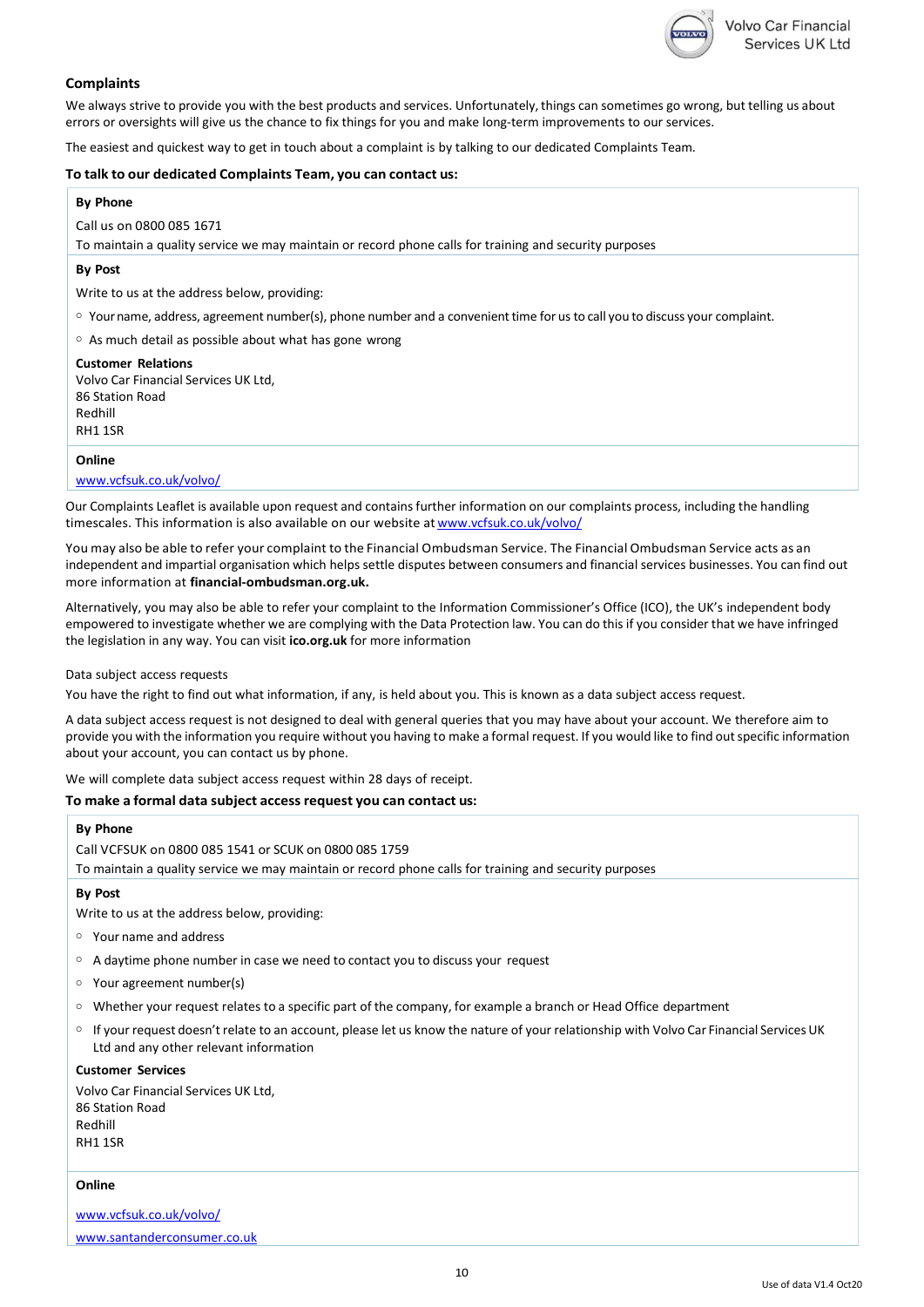

### **Data portability requests**

You have the right to move, copy or transfer certain personal data. Also known as 'data portability'. This gives you the right to have certain parts of the data we hold on you transferred to you or another third party.

We will provide you with the information in a machine-readable format for you to pass onto whoever you would like. We will make this available to you within 28 days of receiving your request.

#### **To request the right to port your data you can contact us:**

#### **By Phone**

Call VCFSUK on **0800 085 1541** or SCUK on 0800 085 1759

To maintain a quality service, we may maintain or record phone calls for training and security purposes

# **By Post**

Write to us at the address below, providing:

- Your name and address
- A daytime phone number in case we need to contact you to discuss your request
- Your agreement number(s)
- Whether your request relates to a specific part of the company, for example a branch or Head Office department
- o If your request does not relate to an account, please let us know the nature of your relationship with Volvo Car Financial Services UK Ltd, and any other relevant information.

#### **Customer Services**

Volvo Car Financial Services UK Ltd, 86 Station Road Redhill RH1 1SR

#### **Online**

[www.vcfsuk.co.uk/volvo/](http://www.vcfsuk.co.uk/volvo/)

[www.santanderconsumer.co.uk](http://www.santanderconsumer.co.uk/)

#### **Right to be forgotten requests**

The right to have your personal data erased in certain circumstances (also known as the 'right to be forgotten'). This right means that under certain circumstances you can ask us to remove all the data we hold on you. If we are unable to fulfil this right, we will let you know and the reason why. Where we can carry out this right for you, we will do this within 28 days of receiving your request.

#### **To request the right to be forgotten you can contact us:**

#### **By Phone**

Call VCFSUKon **0800 085 1541** or SCUK on 0800 085 1759

To maintain a quality service we may maintain or record phone calls for training and security purposes

**By Post**

Write to us at the address below, providing:

- Your name and address
- $\circ$  A daytime phone number in case we need to contact you to discuss your request
- Your agreement number(s)
- Whether your request relates to a specific part of the company, for example a branch or Head Office department
- If your request doesn't relate to an account, please let us know the nature of your relationship with Volvo Car Financial Services UK Ltd and any other relevant information

**Customer Services** Volvo Car Financial Services UK Ltd 86 Station Road Redhill RH1 1SR

# **Online**

[www.vcfsuk.co.uk/volvo/](http://www.vcfsuk.co.uk/volvo/) [www.santanderconsumer.co.uk](http://www.santanderconsumer.co.uk/)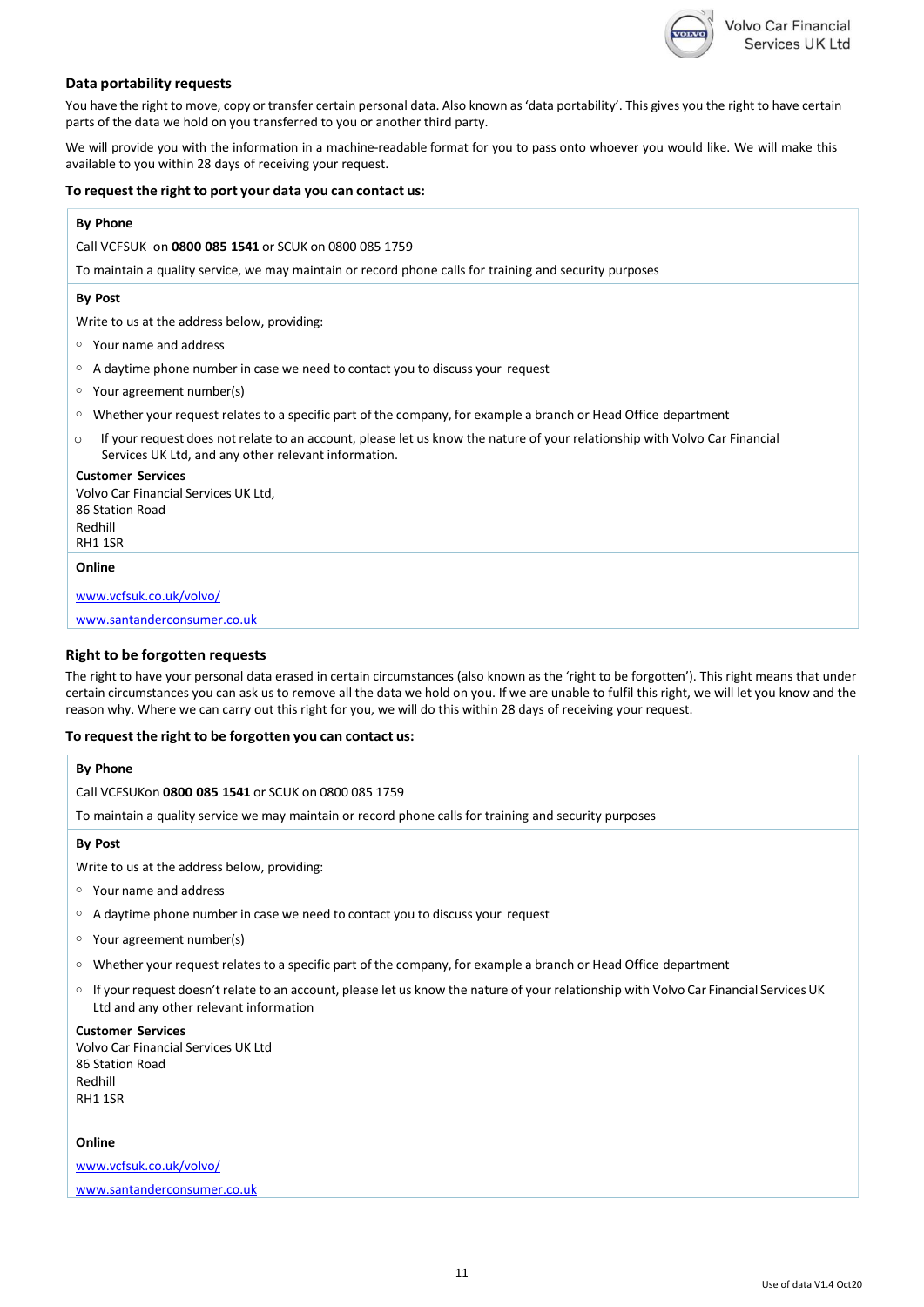

# **Automated decision making and processing**

In some instances, we will undertake automated processing and decision-making to decide which of our other products or services might be of interest to you. You have a right not to have a decision made based solely on automated processing (including profiling) that produces legal or similar effects. This does not apply where the processing is necessary for the performance of a contract, is authorised by law, or the person has given their consent to the processing (though they can revoke their consentthereafter).

Where you have been adversely affected by an automated decision, and/or you think we have made a mistake, or you have further information to support your case, there is an underwriting processin place. We cannot guarantee to reverse a decision, but we'll always be happy to reconsider your application if you believe you have been wrongly declined.

#### **To ask usto reconsider your application you can contact us:**

#### **By Post**

Write to us at the address below, providing:

Your name, address, and proposal number.

**Underwriting Review Unit** Volvo Car Financial Services UK Ltd 86 Station Road Redhill RH1 1SR